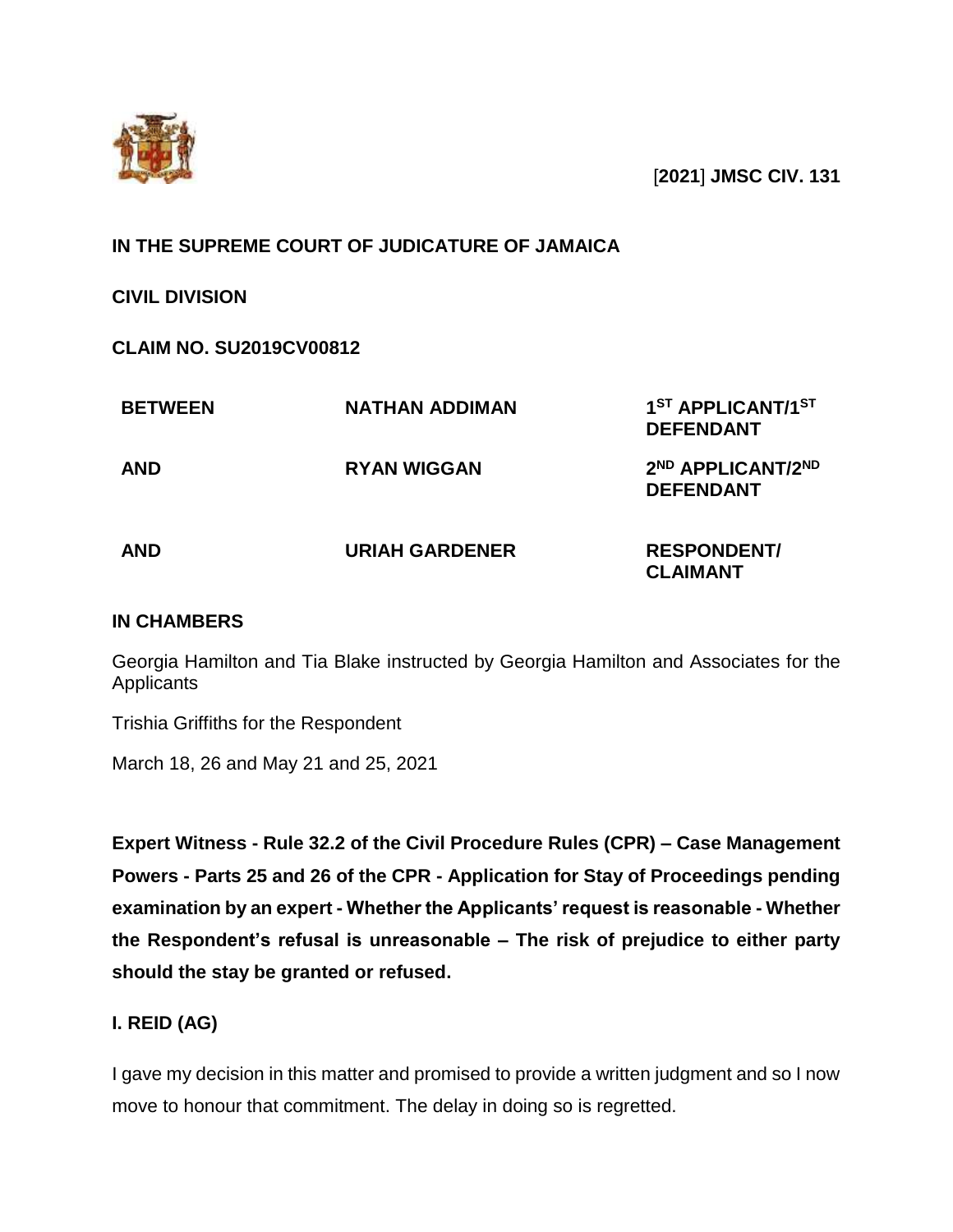### **BACKGROUND**

- **[1]** On April 10, 2017, Mr Uriah Gardener (the Respondent) was involved in an accident which resulted in several injuries including whiplash, soft tissue injury, reduced mobility and a 10 cm wound to his right ankle. He visited the Kingston Public Hospital (KPH) and Dr. Sandra Nesbeth at SMN Medical Centre (SMN Medical) located in Linstead in the parish of St. Catherine. He filed a claim against Mr Nathan Addiman and Mr Ryan Wiggan to recover damages for negligence arising out of the motor vehicle accident.
- **[2]** The references to various dates stated in the Respondent's statement of case contradicted the dates cited in a medical report provided by SMN Medical. The date of the accident was confirmed as April 10, 2017. In the report dated February 4, 2019, Dr. Nesbeth stated that the Respondent visited her office on April 14, 2017, for injuries sustained in a motor vehicle accident that occurred on April 20, 2017. This impossibility was later clarified in the Respondent's witness statement filed May 29, 2020, and the affidavit of Trishia Griffiths in support of the notice of application for the appointment of expert witnesses filed July 8, 2020. The Respondent visited SMN Medical Centre from April 14, 2017, until June 30, 2018.
- **[3]** The Applicants filed a defence to the claim on July 17, 2019, that was limited to quantum only. They stated at paragraphs 6 and 7:

*"That in response to the Particulars of Injuries alleged, these [Applicants] deny that the [Respondent] sustained the following, as a result of the abovementioned motor vehicle accident:*

- *A. Whiplash to the neck and back;*
- *B. Soft tissue injury to the shoulder scapula and hip; and*
- *C. Reduced mobility to the upper limb*

*That in response to the said Particulars of Injury, these [Applicants] will say that:*

*A. The [Respondent], on his own case, was injured in a motor vehicle accident on 20 April 2017….and it is this second and*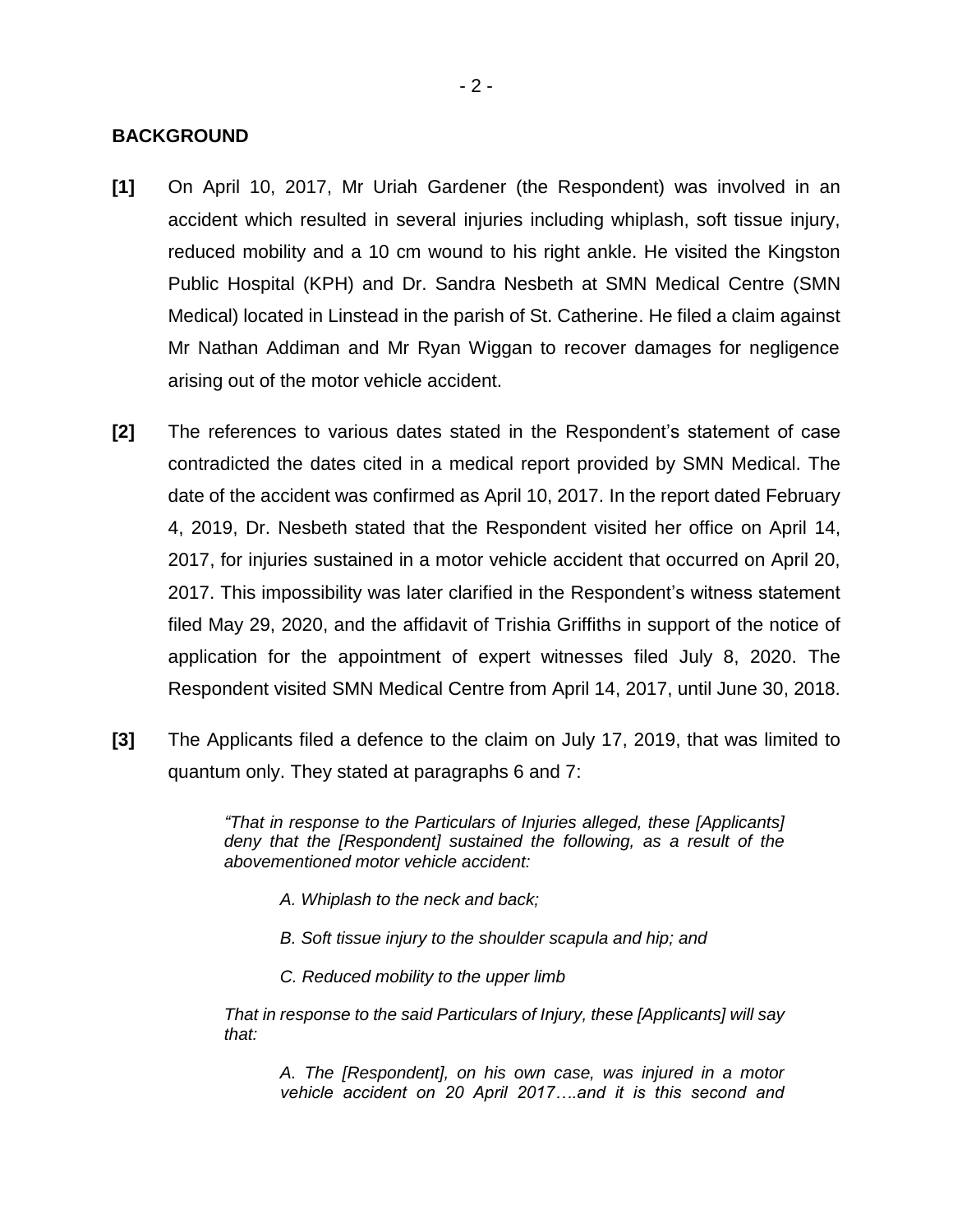*subsequent motor vehicle accident that is the cause of the injuries/effects that are denied in the immediately preceding paragraph; and* 

*B. The injuries and effects listed in the immediately preceding paragraph are not supported on the medical report of Dr. R. Webber from the Kingston Public Hospital, which is the place where the [Respondent] was first seen and treated for his injuries sustained in the motor vehicle accident that forms the subject of this claim and were, on the [Respondent's] own case, he continued to receive treatment until 20 June 2017."*

- **[4]** The Applicants concluded that based on the Respondents statement of case, there seems to have been another accident, as the KPH mentioned only injuries to his right leg.
- **[5]** The Respondent filed a Notice of Application on May 26, 2020 requesting Dr. R. Webber and Dr. Sandra-Marie Nesbeth be accepted as experts. This was amended in an application filed on November 26, 2020. The amended application included terms to allow the Applicants to pose questions to the proposed experts and if these experts had failed to provide answers, then they sought an order requiring their attendance at the assessment hearing for cross-examination. The court ordered on December 3, 2020, that the Respondent's doctors be accepted as experts.
- **[6]** On February 26, 2021, the Applicants filed an urgent notice of application for court orders, requesting that the matter be stayed pending the Respondent's evaluation by Dr. Derrick McDowell, Consultant Orthopaedic Surgeon, or such other specialist. They also requested that the Respondent provide diagnostic film/ report and all physiotherapy reports pertaining to his injuries. The hearing for assessment was scheduled for March 23, 2021.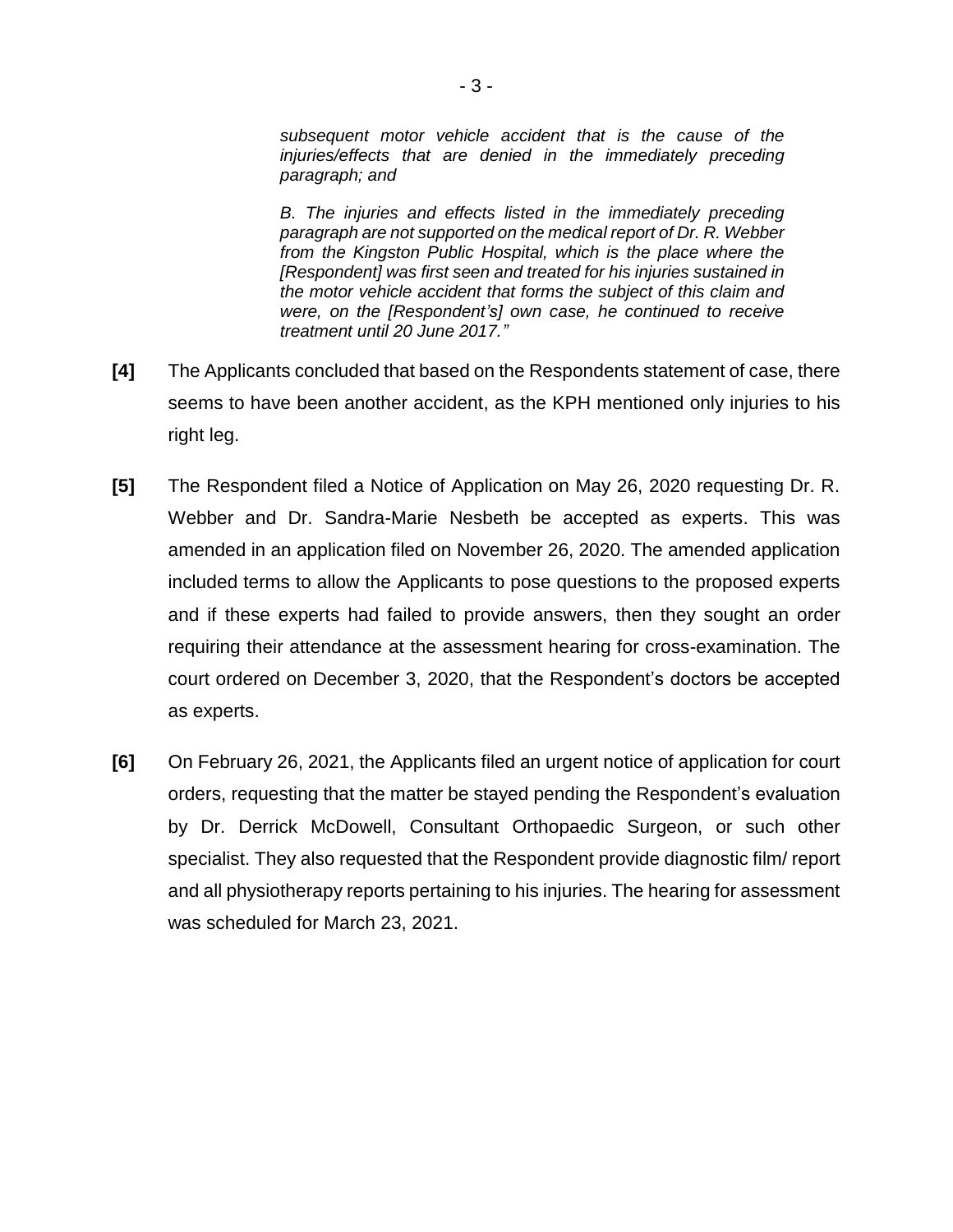### **SUBMISSIONS**

#### **For the Applicants**

- **[7]** The Applicants maintained that although they had objected to the Respondent's treatment providers, the medical doctors who saw the Respondent were certified as experts in December 2020.
- **[8]** They have also stated that they made attempts to find a doctor willing to assist in the preparation of their defence between July 3, 2020 (when the Respondent's attorney had provided a letter indicating that the medical report provided by Dr. Nesbeth had an error with regard to the date and attached the corrected report to the said letter) and February 23, 2021. They explained that because of the effects of the pandemic they experienced difficulties securing a doctor to examine the Respondent. They made arrangements to have the Respondent evaluated by Dr. Derrick McDowell on 26 February 2021, but he refused.
- **[9]** The Applicants argued that the Respondent was being unreasonable as an evaluation by an expert at this stage did not solely relate to his current condition but the period commencing from the date of the injury to the present. They also took issue with the Respondent having been treated at multiple facilities; referring to an accident which occurred 20 April 2017; claiming injuries to his neck, back, shoulder; and the '*apparent excessive nature of the treatment administered by Dr. Sandra Nesbeth*". They stressed that posing questions to the currently accepted experts would not suffice as the Respondent's treatment extended to persons and institutions other than said experts. An expert is therefore necessary to ascertain whether the Respondent's alleged injuries are consistent with the mechanism of the accident and whether the course of treatment is reasonable.
- **[10]** The Applicants relied on **Starr v National Coal Board** [1977] 1 W.L.R. 63 for support that the claim should be stayed until the Respondent agrees to submit to medical examination by his named expert.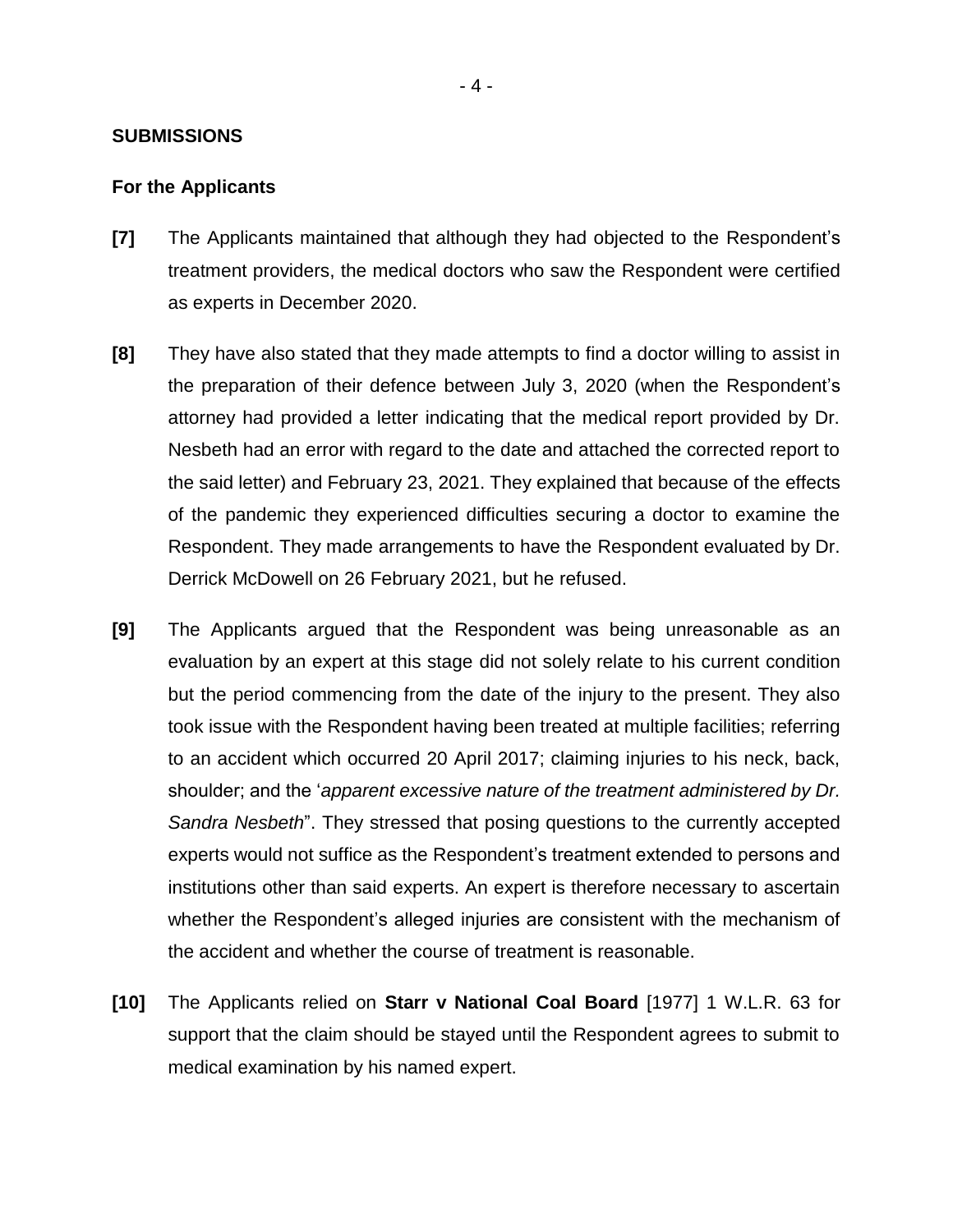#### **For the Respondent**

- **[11]** The Respondent contended that the Applicants did not object to his medical reports nor expressed a need for the doctors to attend court. He stated that they did not set out in their defence that they wished to have the Respondent examined by an independent expert of their choice. Furthermore, they had withdrawn their opposition to having the doctors admitted as experts and had made no application to have their expert.
- **[12]** The Respondent emphasized that all relevant dates have been corrected. There was no accident on April 20, 2017. The injuries outlined by the doctor are consistent with the mechanism of the accident on April 10, 2017.
- **[13]** The Respondent asserted that an evaluation by a doctor, at this stage, is futile as he has fully recovered from his injuries. Any report based on such evaluation would not be necessary for the Applicants to mount their defence and will have little weight in the just resolution of this matter. The Applicants, he contended, were cognizant of the requirements to prove their defence since July 17, 2019. Their conduct, therefore, is questionable, and indicates the Applicants' application for a stay of proceedings is simply a delay tactic being used to further "put [the Respondent] out of judgment sums owing".
- **[14]** The Respondents sought to distinguish the case of **Starr v National Coal Board** by arguing that the plaintiff in **Starr** admitted that the defendant would need the assistance of the neurologist. The Respondent indicated that he has never accepted that another expert would be necessary. Rather, the case of **London Borough of Croydon v Y** [2016] EWCA Civ 398 bears more similarities as counsel for the Respondent indicated in paragraph 2 of her written submissions, filed March 29, 2021, that the Court of Appeal had:

*"…refused Croydon's application, saying that it was 'most unfortunate' that Y's representatives would not co-operate, but that it would be 'too draconian' to stay or strike out the proceedings. The judge said that Starr did not apply, first because (unlike Mr. Starr) Y had not conceded that*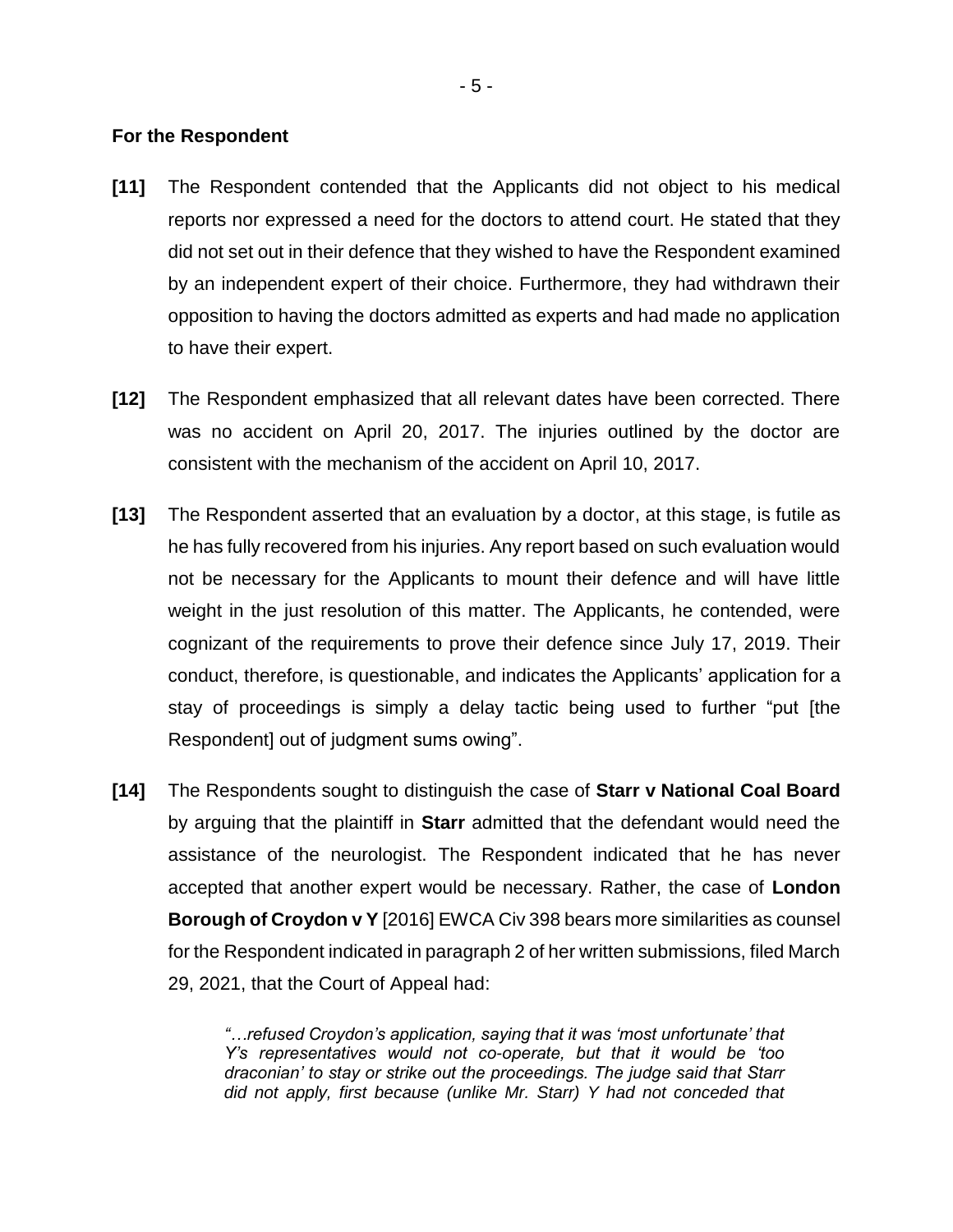*Croydon's assessments were necessary; and second, because this was public rather than private law litigation."*

- **[15]** The court was urged to consider the impact of the pandemic. The KPH has stated that it cannot accommodate requests for medical reports due to the pandemic. As a result, Mr. Gardner would have difficulty obtaining his records to present to an expert. Additionally, the pandemic has led to doctors being exhausted. There was no evidence presented by the Applicants that Dr McDowell could have seen Mr. Gardner and would have found the time to prepare a report. It is, therefore, not advisable for the court to order a stay with such uncertainties being unresolved.
- **[16]** Counsel for the Respondent also submitted that an order granting a stay of proceedings is of such a serious nature that it will infringe on the Respondent's constitutional rights to a fair assessment hearing within a reasonable time. Ordering a stay at this time would be a draconian act, not a good exercise of the court's case management powers and will not lead to the fair and efficient disposal of this matter.

### **LAW**

- **[17]** The primary duty of the court is to achieve the overriding objective and deal with cases justly. As explained by Rule 1.1 of the CPR, this includes saving expense; dealing with matters expeditiously and fairly; allotting appropriate share of the court's resources; and considering each parties' financial position, the amount of money involved, the importance of the case and the complexity of the issues. Rule 25.1 of the CPR also mandates that the court, in furthering the overriding objective, should actively manage cases. This includes considering whether the likely benefits of taking a particular step will justify the cost of taking it (Rule 25.1(h)).
- **[18]** An additional feature of the court's case management powers is to order a stay of proceedings (Rule 26.1(2)(e) of CPR). This, however, is done under strict judicial discretion as any prejudice arising from such an order must be considered**.** In **Omar Guyah v The Commissioner of Customs & others** [2015] JMCA Civ 16, McDonald-Bishop JA explains at paragraphs [48] and [49] that: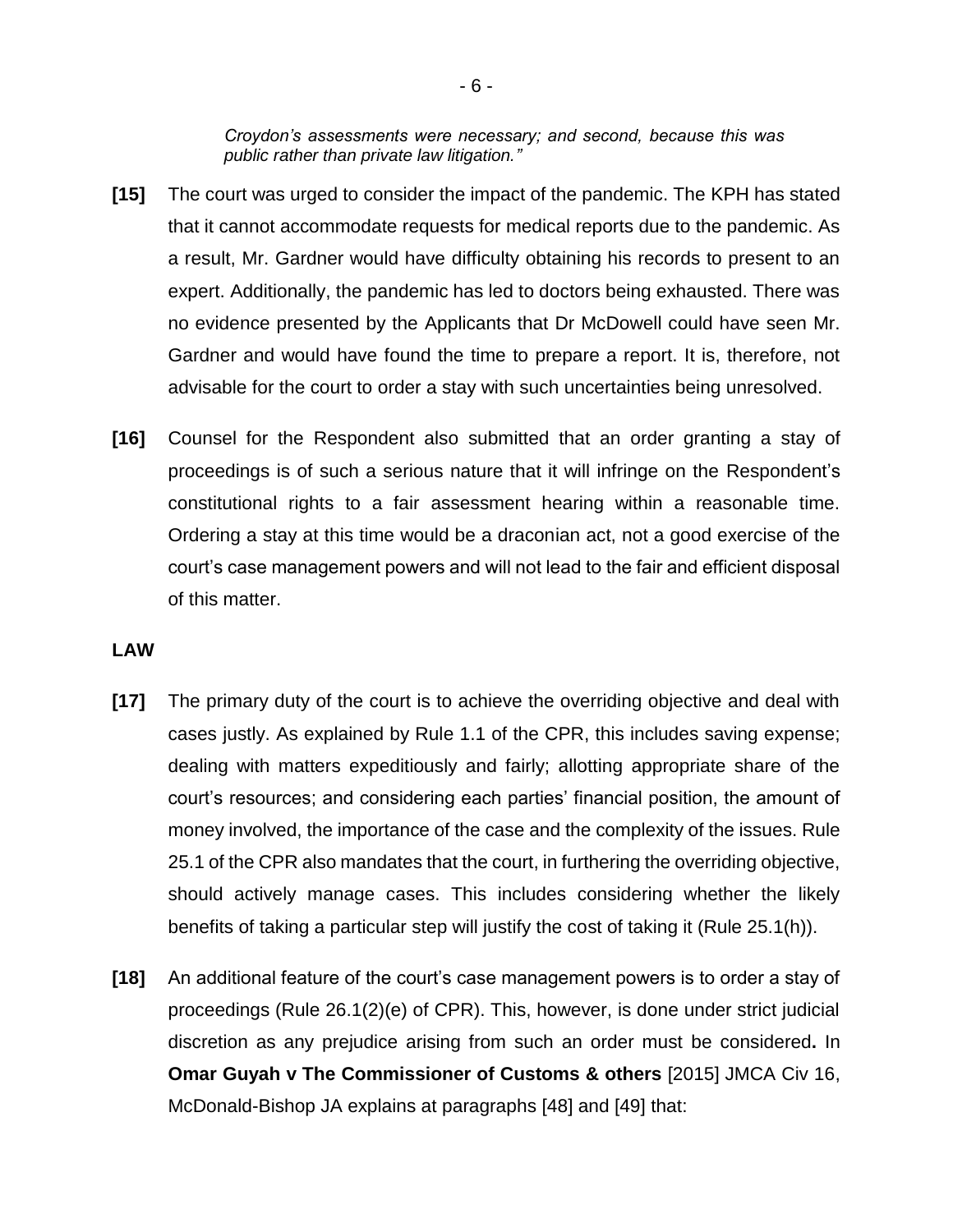*"[48] I would repeat and adopt an extract taken from the Barbadian case of the Bank of Nova Scotia v Kevin Cadogan and Kirk White, in which the learned judge in a quote taken from the 2000 decision of the Court of Appeal of Washington in King v Olympic Pipeline Company LLC 104 WN App 338 (2000) noted:*

*'Civil Plaintiffs have a substantial interest in expeditious conduct of their litigation. That interest, and any potential prejudice from delay, must be carefully considered. Delayed resolution of the civil claims is, by itself, usually a detriment. In addition, delay carries with it the possibility of lost memories, and missing witnesses.'*

#### *The nature and effect of a stay of proceedings*

*[49] In considering the question whether the learned judge exercised her discretion appropriately in granting the stay in the instant case, it is prudent to have due regard to the nature and effect of a stay of proceedings. An extract taken from the White Book 2010 at paragraph 9A-180, is quite instructive on this point. It reads:*

*'When, for whatever reason, proceedings are stayed, in effect the court is declining to exercise its jurisdiction. That is a strong thing (Shackleton v Swift [1913] 2 KB 304 CA, at 312 per Vaughn Williams L.J.). Obviously, jurisdiction should not be declined except for very good reason. In Abraham v Thompson [1997] 4 All E.R. 363, CA, Potter L.J. said (at p.374) that, "where a stay is sought in circumstances which are not provided for by statute or rules of court, the starting point, is the fundamental rule that an individual who is not under a disability, a bankrupt or a vexatious litigant, is entitled to untrammelled access to a court of first instance in respect of a bona fide claim based on a properly pleaded cause of action.'"*

**[19]** The general rule relating to experts is found in Rule 32.2 of the CPR and states that:

> *"Expert evidence must be restricted to that which is reasonably required to resolve the proceedings justly."*

**[20]** It is expected that an application to call a witness or rely on the report of an expert witness is to be heard at a case management conference (Rule 32.6(2) of the CPR). This does not mean, however, that an application cannot be made at any time, depending on the circumstances of the case, as the court should be seized of all relevant evidence to make an informed decision (**Joan Allen & another v**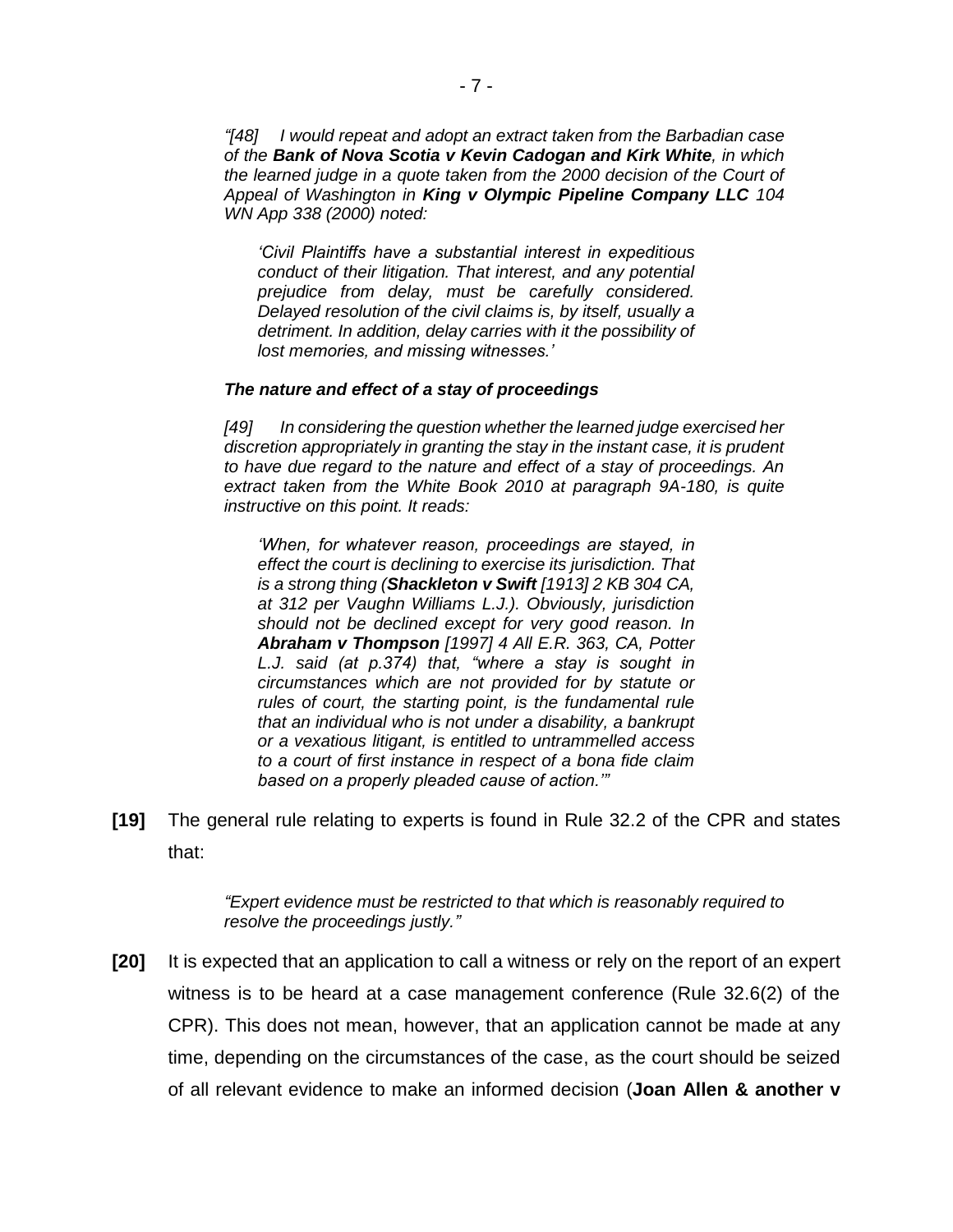**Rowan Mullings** [2013] JMCA App 22). As such, the court's case management powers continue up to the end of the trial, thus allowing the court to make any order that will lead to the just determination of the case (**Jamaica Redevelopment Foundation, INC v Clive Banton and Sadie Banton** [2019] JMCA Civ 12.

**[21]** Personal injury matters possess certain unique features. They are heavily reliant on expert evidence. In addition to the general rules regarding experts, it is expected that the Applicants ought to comply with Rule 10.6(3) of CPR which stipulates that:

*"Where-*

*(a) the defendant intends to rely on a report from a medical practitioner to dispute any part of the Respondent's claim for personal injuries; and* 

*(b) the defendant has obtained such a report, the defendant must attach that report to the defence."*

- **[22]** A corollary of this is that a Defendant in a personal injury matter has the right to request that the Claimant consults with an expert of his choice. This is based on the common law right of a defendant to defend himself including the freedom to choose the witnesses, particularly expert witnesses, which he would call in his defence (**London Borough of Croydon v Y**). On the other hand, a Claimant may refuse to accede to such a request, which is a valid exercise of his right to personal liberty (**Starr v National Coal Board**).
- **[23]** If a Claimant refuses to accede to a Defendant's request to be examined by an expert of his choice, then the Defendant is at liberty to apply to the court for an order to have the matter stayed until the claimant accedes. The courts have acknowledged that any such order in favour of the Defendant is coercive in nature albeit indirectly (**Liane Dorrington v Basildon and Thurrock University Hospitals NHS Foundation Trust** 2016 QB 602).
- **[24]** If the Applicants do not exercise their right to call an expert, then they may apply to pose questions to the Respondent's expert or have the expert present at court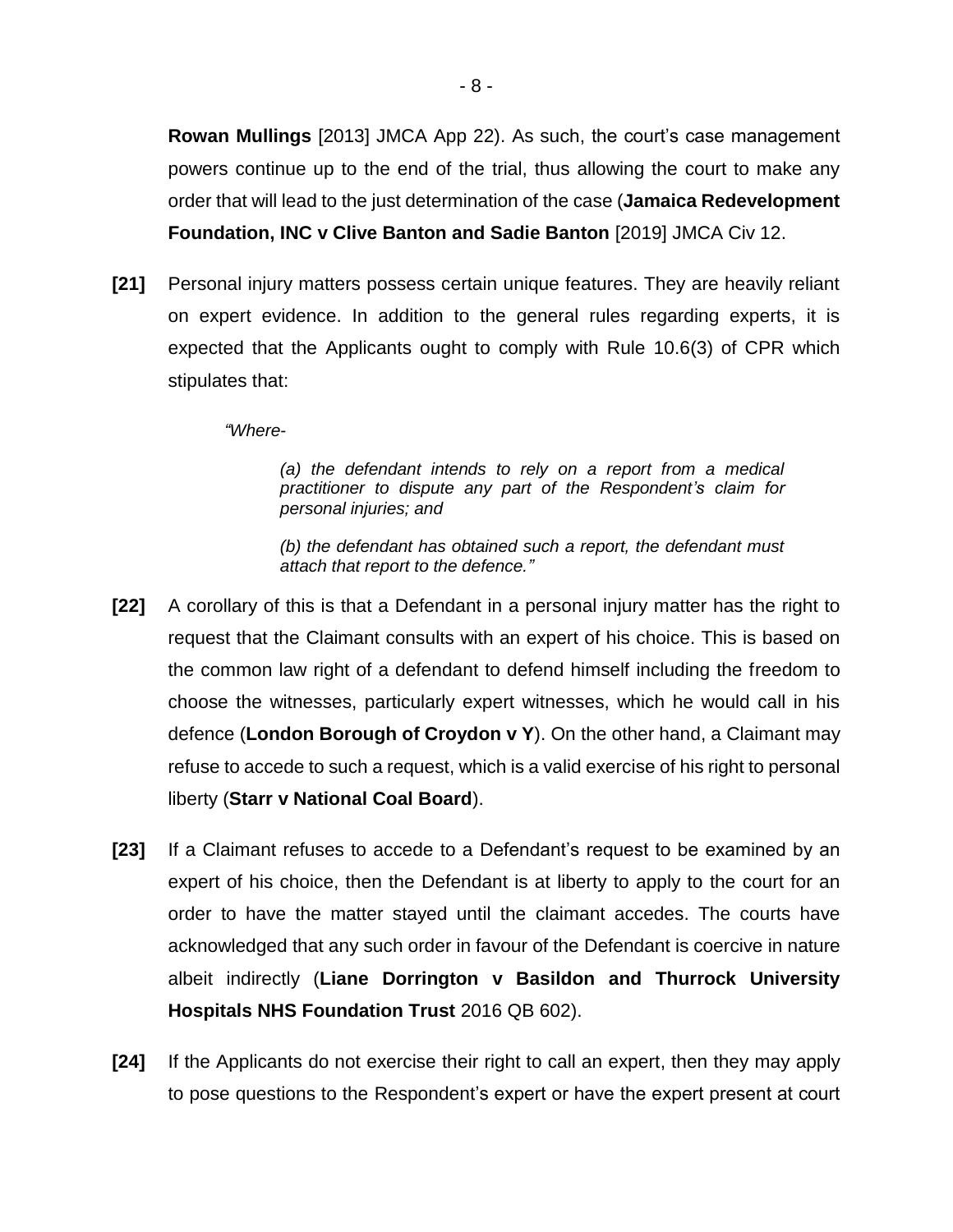for cross-examination. Only questions in the nature of 'clarification' are permissible pursuant to Rule 32.8(2)(b) of CPR. This means that questions will not be allowed if they require an expert to carry out new investigations or tests, expand significantly on his/her report, or conduct a form of cross-examination by post (**Perrie Daley v Attorney General** [2015] JMCA Civ 11).

# **ISSUES**:

- **[25]** As a result, the court is tasked with weighing all the circumstances in order to do justice between the parties and to determine whether the expert evidence could enhance the prospects of success of the Applicants' defence. In making such a determination, regard must be had to whether:
	- 1. the Applicants' request was reasonable;
	- 2. the Respondent's refusal was unreasonable; and
	- 3. the prejudice which may occur to either part should a stay of proceedings be granted.

## **ANALYSIS**

## **Issue #1: Whether Applicants' request was reasonable**

- **[26]** As aforementioned, the court is heavily reliant on experts in personal injury matters. Presently, two experts had treated the Respondent and provided detailed reports. Although the Applicants indicated a desire to rely on "their own expert", it should be noted that an expert is independent of either party and acts only for the court. As such, the primary question is whether a third expert is necessary.
- **[27]** The Applicants believe that an additional expert is needed, not only to provide a comprehensive outline of the Respondent's treatment but to determine whether:
	- the said treatment was reasonable; and
	- the mechanism of the accident could have caused the injuries alleged.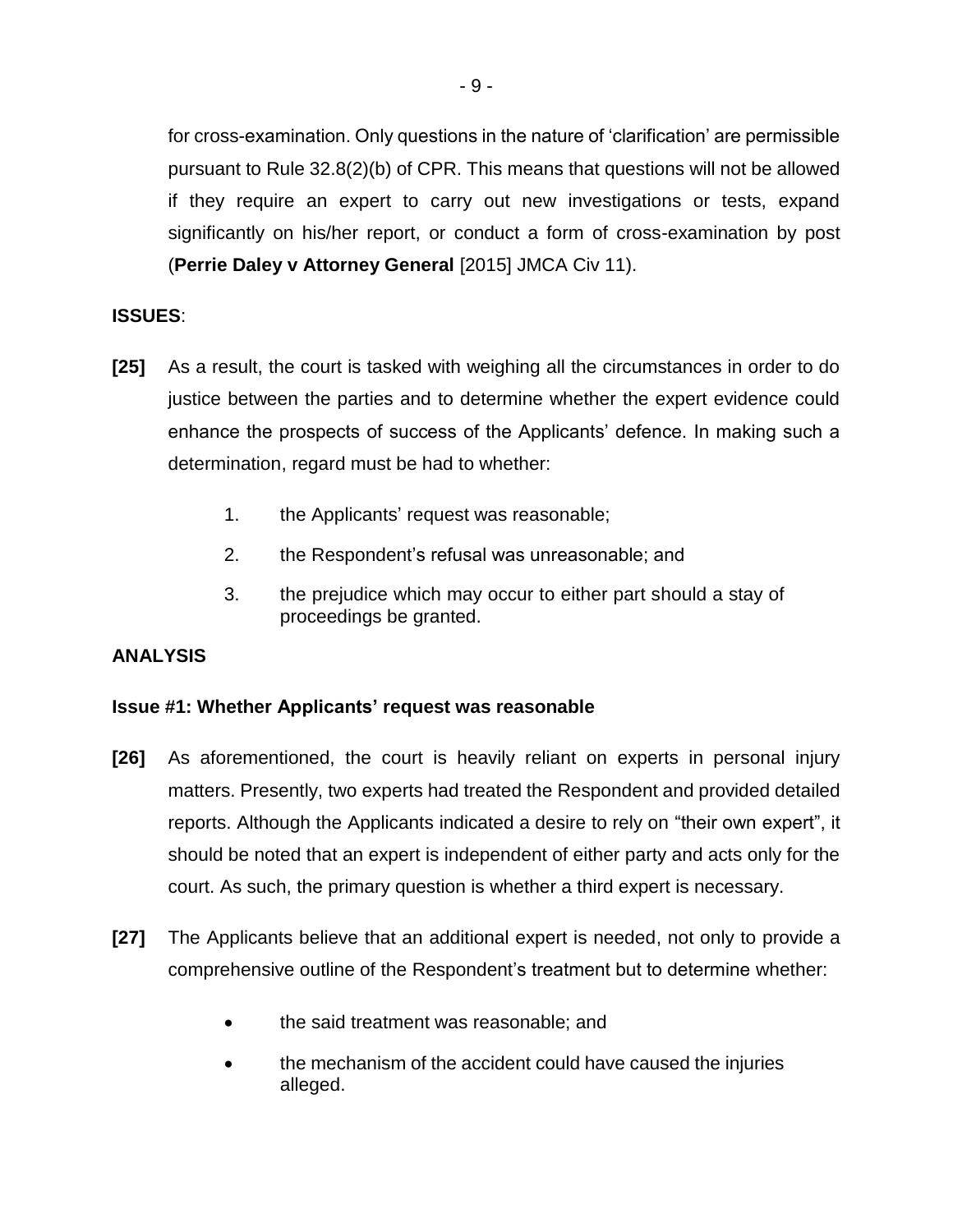- **[28]** The question, therefore, arises as to whether the current experts have provided this information? There are two responses to that question. Firstly, Dr. Webber of the KPH, treated the Respondent at KPH for a short duration and as such, a comprehensive outline of his treatment is not possible. Dr. Webber seemed to have relied on the Respondent's own words to state the cause of injury and so the reasonableness of treatment he had given may be subjective. Secondly, Dr. Nesbeth of SMN Medical outlined the treatment of the Respondent at both KPH and SMN. If there are other facilities where he was treated (for example, the Linstead Hospital), this was not disclosed in the report. A single sentence was dedicated to whether the mechanism of the accident could have resulted in the Respondent's injuries, without more. The reasonableness of her treatment may also therefore be subjective.
- **[29]** From the above, it can be concluded, that additional expert evidence is necessary in order to assist the court in resolving the matter justly. Although such a report will not be contemporaneous with treatment/injuries of the Respondent (and is an issue of weight), an expert, being apprised of all relevant material, will be able to provide the court with a comprehensive outline of the Respondent's treatment (not limited to KPH or SMN), objectively. That expert will also be able to assess whether the treatment given to the Respondent was reasonable and may also be able to provide further details as to the possibility of injuries occurring in the manner claimed by the Respondent as a result of the accident on 10 April 2017.
- **[30]** Even if the Applicants were only granted an opportunity to pose questions to the experts regarding their report, that may not, in my view, address the aforementioned issues. The Applicants do not have sufficient information to properly question the experts. They are restricted in their interactions with the current experts and cannot seek information beyond what is written in the reports. This means, therefore, that the Applicants require the assistance of another expert to properly understand the claims with which they are faced, to address the issues posed above and to mount their defence. Based on the above analysis, an additional expert may be reasonably required.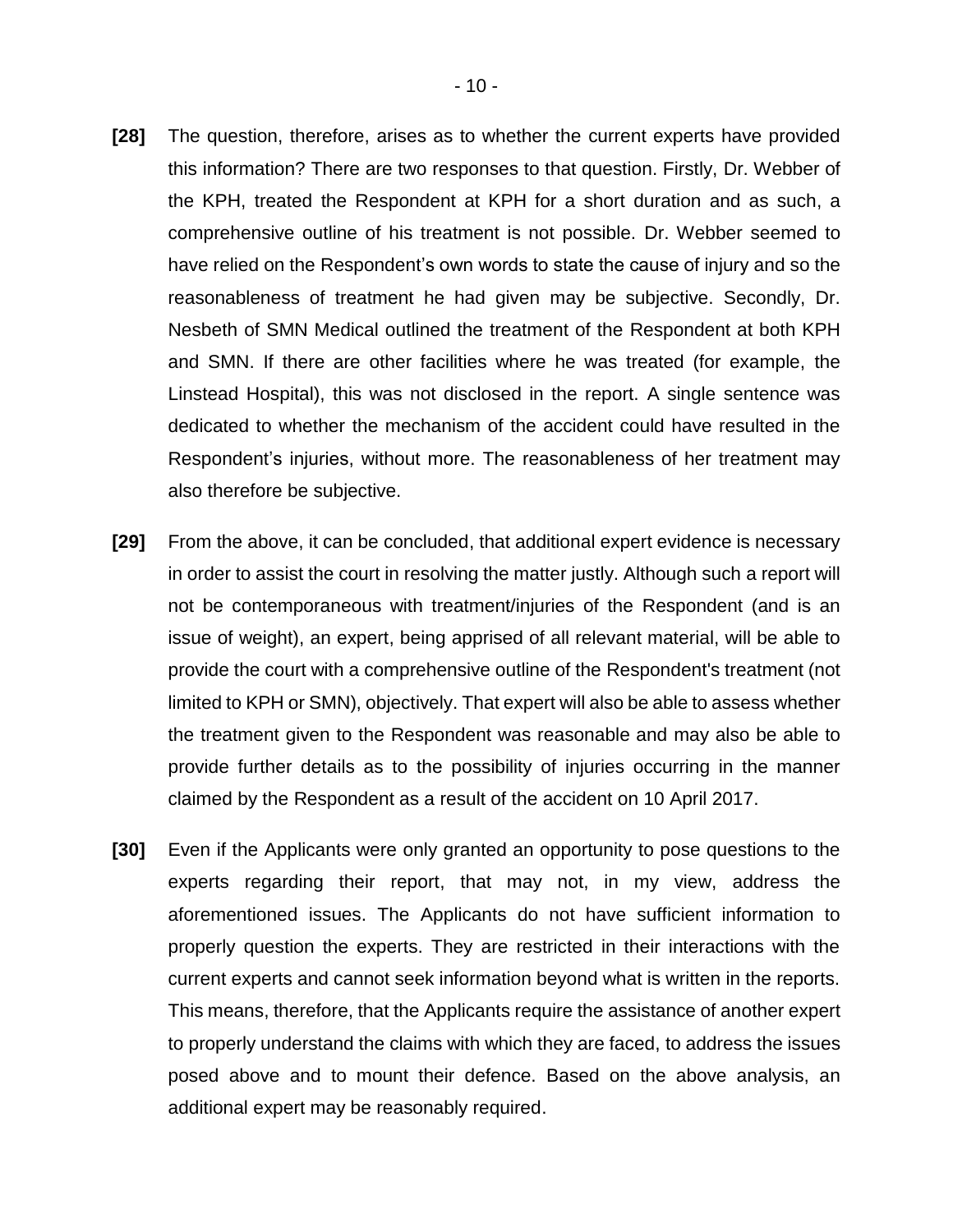**[31]** A determination must now be made as to whether the Applicants' request was reasonable, that is, whether the Respondent is required to provide relevant documents and be evaluated by Dr. Derrick McDowell. As the matter stands, the Applicants have put forward several issues in their defence limited to quantum that they have no evidence to support. They have a common law right to choose their witnesses. The court has a duty to put the Respondent in the position he would have been in had the accident not occurred. Having the Applicants obtain relevant evidence will assist the court in fulfilling its duty while asserting the Applicants' rights. I therefore find that the Applicants' requests, in that regard, were reasonable.

### **Issue #2: Whether Respondent's refusal was unreasonable**

- **[32]** The Respondent presented four arguments for refusing to submit to an evaluation: he is healed, the inconsistent dates were corrected, he will have difficulties obtaining his medical records; and this is a delay tactic being employed by the Applicants to prevent him from obtaining his just monies from the judgment.
- **[33]** The fact that the Respondent is fully healed does not preclude an expert from conducting an evaluation with the assistance of pertinent medical records/history. A contemporaneous report may, in some circumstances, carry much weight but a comprehensive report of a patient's history also has the potential to significantly assist the court in justly dealing with this matter. This reason is not sufficient.
- **[34]** The dates may have been corrected but the Applicants have not solely relied on the inconsistent dates. They wish to obtain a detailed analysis of the mechanism of the accident leading to the claimed injuries. The current expert reports are lacking in this regard. As such, this reason is also insufficient.
- **[35]** The impact of the current pandemic cannot be ignored. Health care facilities are short-staffed and severely overburdened. It is accepted that the Respondent will have difficulty obtaining his medical record. The court, however, has to weigh the fact that it needs all relevant evidence before it in order to arrive at a just decision.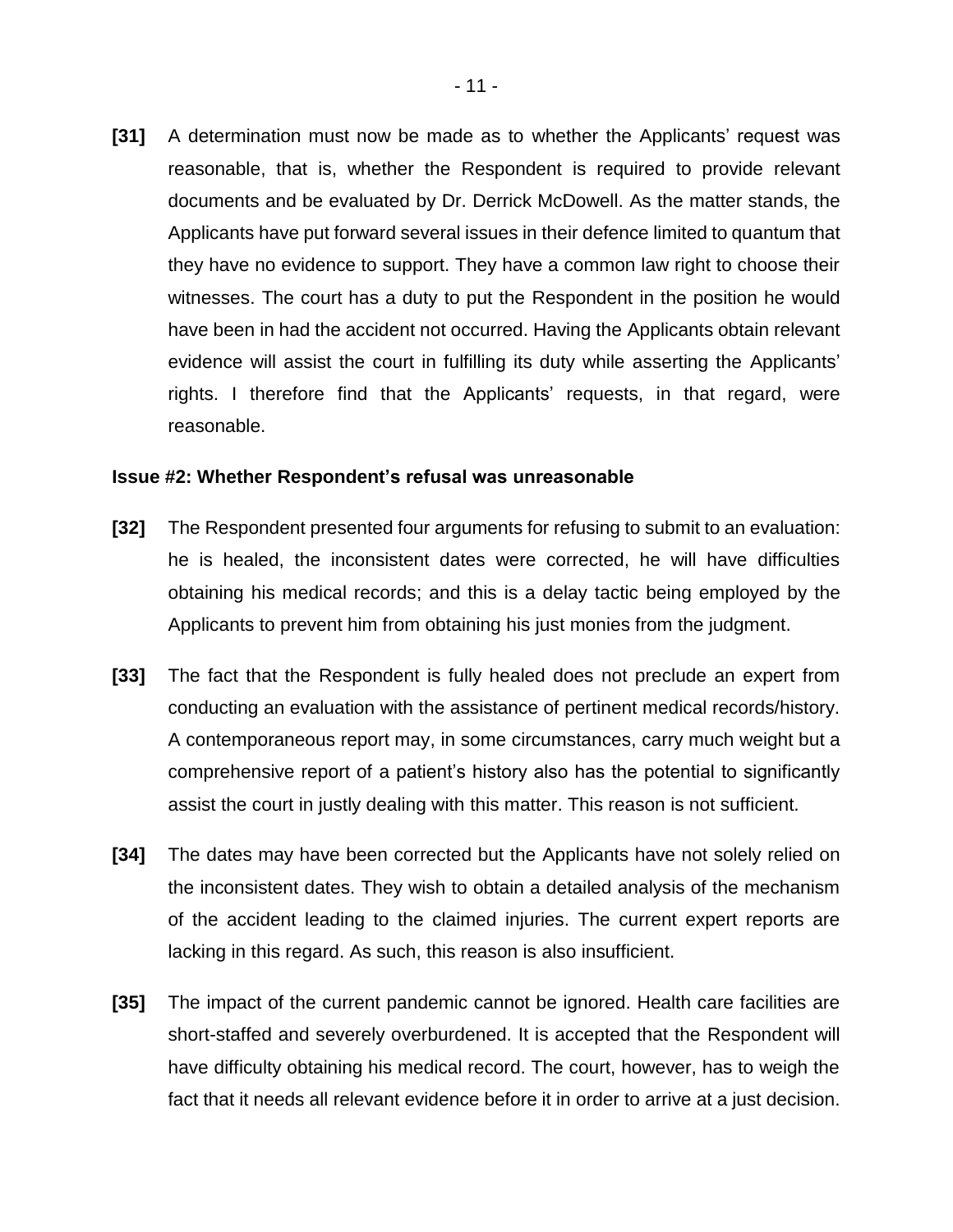Refusing to stay the matter due to difficulties in obtaining a file may not lead to a fair disposal of the matter. If needs be, the court may, upon the requisite application being made by the Respondent, make the necessary orders to have the KPH produce the records in a reasonable time.

- **[36]** It is reasonable to argue that the Applicants' actions amount to a delay tactic. The Applicants made their request a month before the scheduled hearing for assessment of damages. This, however, does not negate the fact that the court needs all relevant evidence to be placed before it so as to deal with the case justly.
- **[37]** I should highlight that I do not share the Respondent's interpretation of **London Borough of Croydon v Y**. The Court of Appeal had applied **Starr v National Coal Board** in allowing the local authority's appeal. It was emphasized that there was a common law right for a Defendant to defend himself whether in private or public law. As a result, a Defendant had the freedom to call any witness, including an expert witness. It was said that the court has to determine whether the Defendant's request is reasonably necessary for the proper conduct of the defence and whether the Respondent's refusal is unreasonable. The Respondent's response filed March 29, 2021, particularly paragraph 2, is not accurate in regard to the Court of Appeal's decision and reasoning in **London Borough of Croydon v Y**.
- **[38]** In those circumstances, I find the Respondents reasons for his refusal to submit to applicants' requests are without merit and therefore unreasonable.

### **Issue #3: Whether prejudice arises should a stay in proceedings be granted.**

- **[39]** To assess prejudice, it is necessary to explore the impact an order for stay of proceedings would have on both parties.
- **[40]** The Respondent has a right for his matter to be heard expeditiously and fairly. His case is significant, being a personal injury matter. It is imperative that he is compensated for the injuries he had sustained. This means that a stay of proceedings should only be granted in extreme circumstances. The Respondent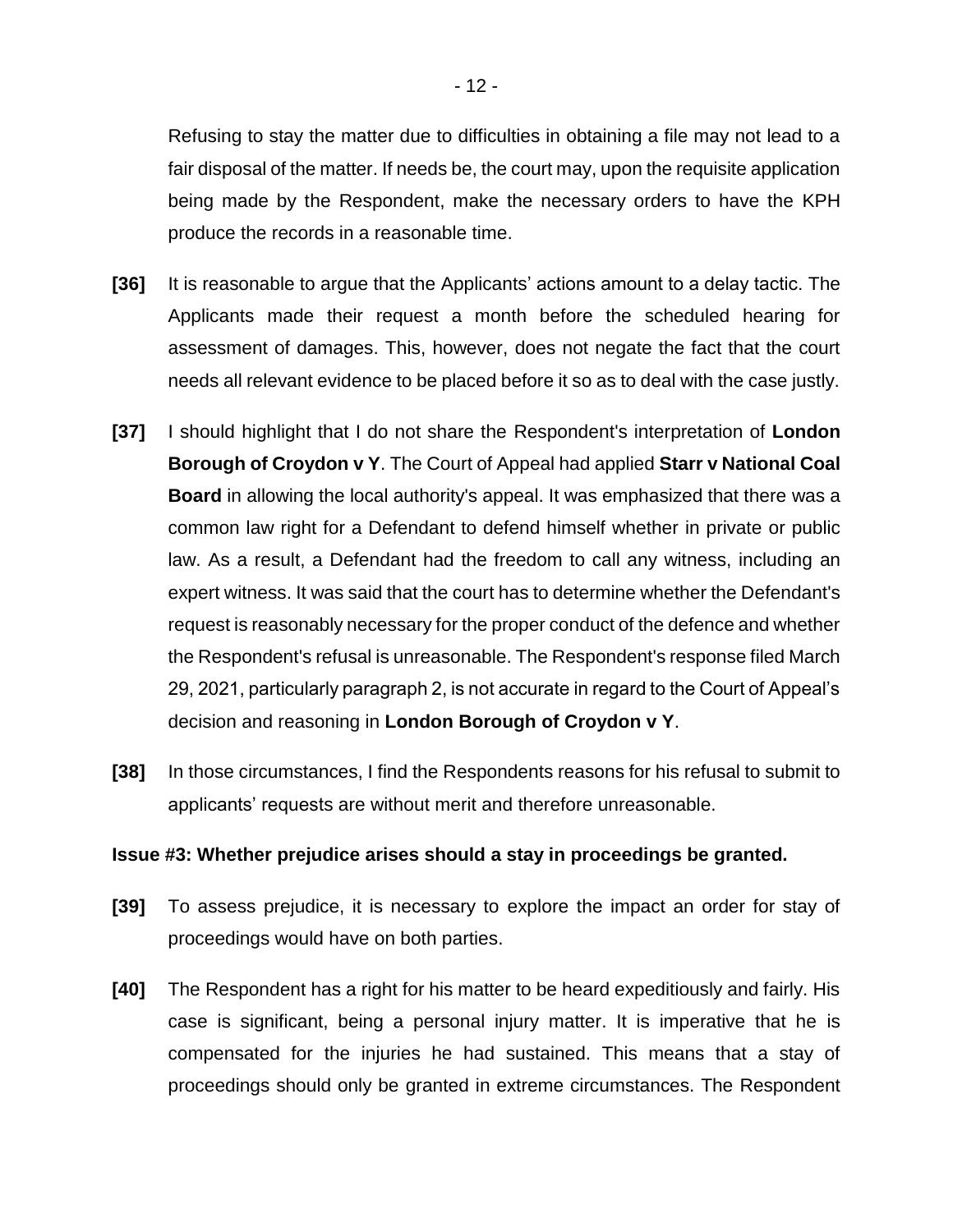has seemingly given one instance of prejudice, that is, he is being kept from obtaining his money. Granting the stay until the Respondent accedes to the evaluation, leaves the period of the stay solely up to the Respondent. He has a right to be heard when a certain event takes place. He will also be compensated with interest and costs.

- **[41]** The Applicants, on the other hand, have much to lose should the stay not be granted, and the Respondent not accede to the evaluation. Their defence will be futile. The case at bar is sufficiently complex and the amount of money is significant. The Applicants have admitted liability and by so doing did not waste the court's time. As such, they should, as is their right, be allowed to properly prepare their defence as to quantum with the assistance of an expert.
- **[42]** As a consequence, I find, that the Applicants will face far greater prejudice should a stay not be granted than that which would occur to the Respondent.

## **CONCLUSION**

**[43]** In all the circumstances, therefore, the Applicants' request was reasonable and the Respondent's refusal to accede to the Applicant's request was unreasonable. The evidence of the expert would provide assistance to the court in determining the issue of quantum. It may also enhance the prospects of success of the Applicants' defence on that issue, and they would suffer far greater prejudice than the Respondent should the stay be refused. It is therefore just and in keeping with the overriding objective to have the matter stayed until the Respondent is evaluated by a specialist.

## **ORDERS**:

1. The claim herein against the Applicants be stayed pending the Respondent's submission to be seen and evaluated by Dr. Derrick McDowell, Consultant Orthopaedic Surgeon.